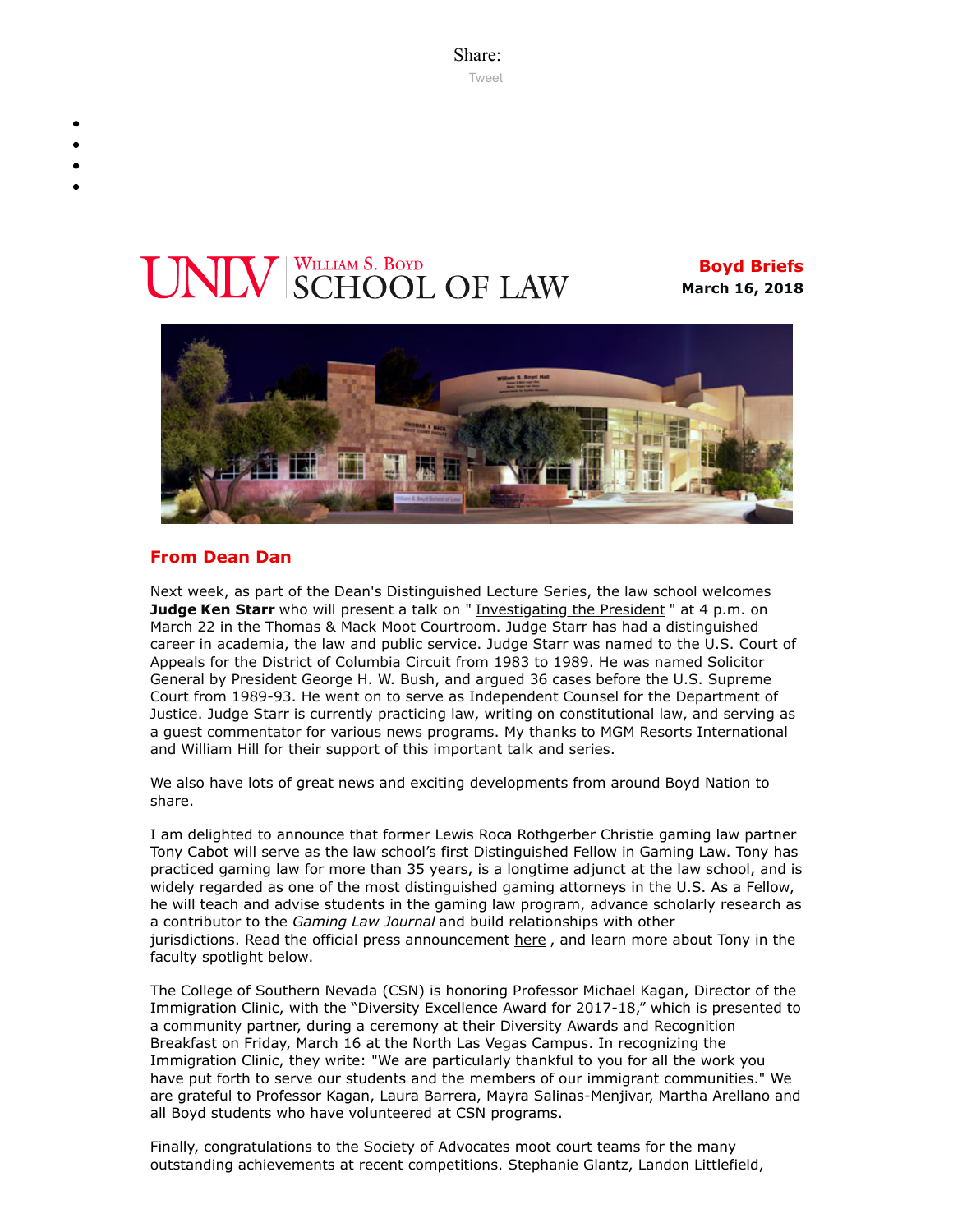Alexis Wendl, Scott Cardenas and Steven Kish advanced to the final 16 at the Duberstein Bankruptcy Moot Court Competition, one of the largest competitions in the country, at St. John's University. Scott and Steven received the "Outstanding Brief" award. At the Wagner Labor and Employment Moot Court Competition at the New York Law School, Will Carter, William Nobriga, and Connor Saphire also advanced to the final 16. Their team won the "Best Preliminary Round Team" award. Connor Saphire also won the "Best Respondent Preliminary Round Advocate" award.

Best,

Dan Dean & Richard J. Morgan Professor of Law [daniel.hamilton@unlv.edu](mailto:daniel.hamilton@unlv.edu) [facebook.com/DeanDanHamilton](https://www.facebook.com/DeanDanHamilton)

# **Faculty Spotlight: Anthony Cabot**



*Anthony (Tony) Cabot is a Distinguished Fellow in Gaming Law who teaches Introduction to Gaming Regulation and Comparative Gaming Law to LL.M. and J.D. students .* 

# **What is the most important thing you are working on now?**

Professor Keith Miller from Drake Law and I are finishing a book on regulating sports wagering. It is topical because the United States Supreme Court will soon decide whether the Federal statute prohibiting states other than Nevada from authorizing fullservice sports books is constitutional. If, as many predict, the court overturns the law, then legal sports wagering will rapidly

spread across the United States. The book will provide the knowledge base for policymakers to successfully write and implement federal and state laws and for regulators to adequately regulate the honesty of wagering and protect against sports corruption.

#### **What new information from your daily practice do you use in the classroom?**

When I started practicing in 1981, all the U.S. gaming attorneys could have fit in an elevator. Gaming law was a small branch of privileged licensing. As the industry proliferated and regulation developed, a discipline called gaming law emerged that is nuanced and multi-disciplinary. Being intellectually curious, I used my practice to learn as much as I could about how different jurisdictions approached regulation and the policy reasons behind those choices. The best way to learn a topic is to write about it. So, four decades, hundreds of articles and 12 books later, I am still learning, writing about and hopefully contributing to the advancement of the discipline.

#### **How has your work and experience changed your teaching approach or vice versa?**

Stepping back from the practice after so many years has freed me to travel more for academic pursuits. In the past year or so, I visited Germany, The Czech Republic, Croatia, Ireland, Korea, Japan, and Macau to lecture or merely to explore the casinos and neighborhoods. While I traveled extensively in my law practice, these more recent trips were not client focused and permitted me to meet people and explore the cultures and their impact on gambling more fully. These experiences better equip me to provide more profound insights into the differences in gaming law and regulation across the world.

# **Student Spotlight: Alexis Garrett**

# **What did you enjoy most about your collegiate tennis career, first at Morehead State and then at UNLV?**

At Morehead, I most enjoyed the camaraderie and small campus atmosphere. Once I transferred to UNLV, I still felt a camaraderie with my teammates, but I missed the small campus community; however, I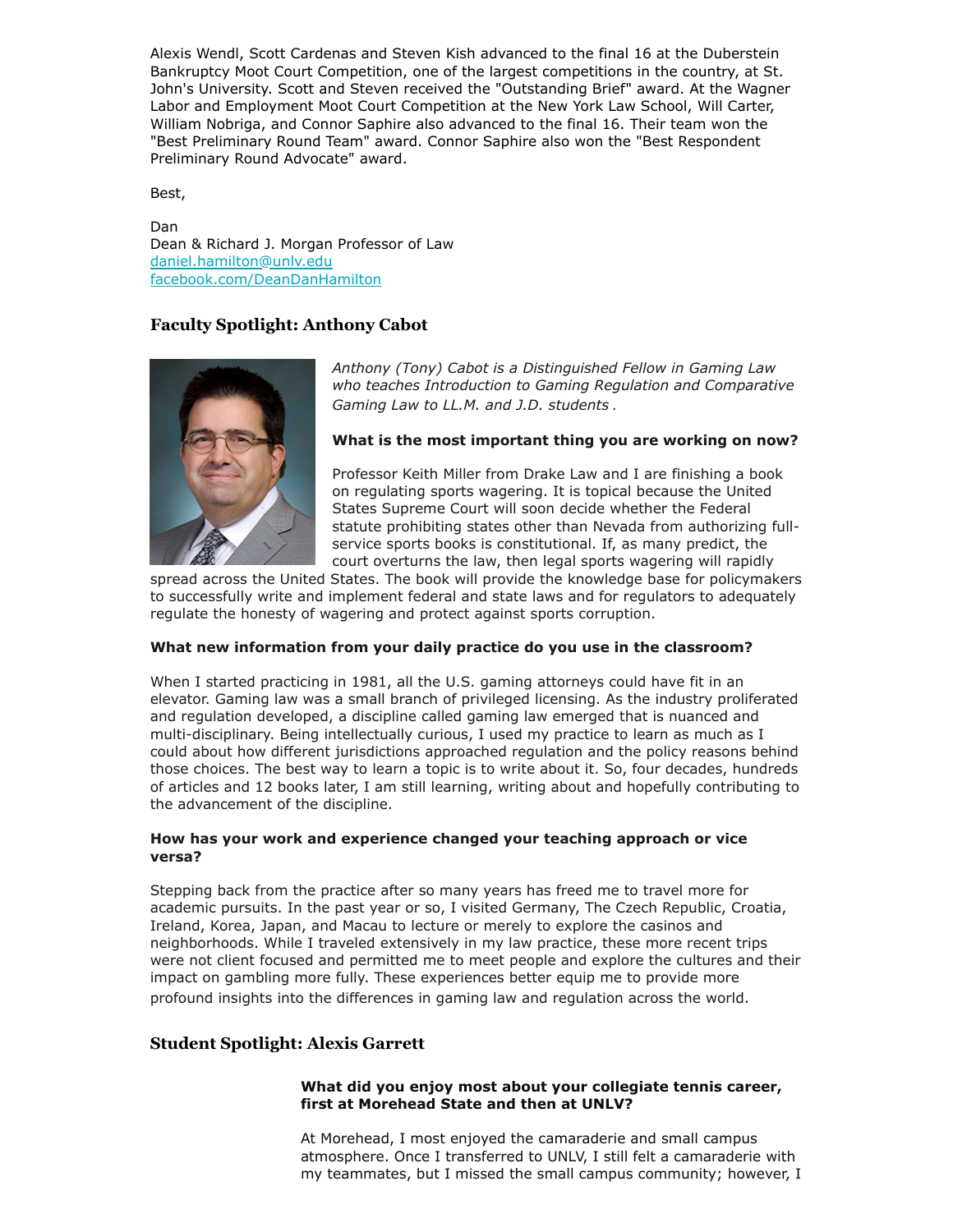

greatly appreciate the opportunities that UNLV's larger campus provided me. My time at Boyd has proven to be the best of both worlds -- the resources of a larger institution, but the small community with friendships and relationships that will last a lifetime.

# **Is there a particular tennis player you tried to emulate?**

I honestly never tried to emulate a player as far as my actual game was concerned, but I was always drawn to players with good attitudes and work ethics, and I would try to mimic those qualities  $-$  my

mimicking has definitely improved as I've gotten older.

# **You recently participated in the Major League Baseball Arbitration Competition at Tulane University Law School. How was that experience?**

The MLB Arbitration Competition was an incredible and unique experience. Because most of the arbitrators are either sports agents or in-house counsel for professional baseball teams, the arbitrators' feedback was practical and informative, as opposed to feedback about how to excel in other competitions.

# **What course that you've taken at Boyd has most influenced your career aspirations?**

Initially, I figured that I would go into tax law, as my undergraduate degree is in Accounting, but a good friend, Robin Gonzales, informed me that I am a woman of "fleeting passions." Because of my "fleeting passions," all of my classes have been influential. Frankly, the professors have been more influential than the classes themselves. The guidance and support I have received from the professors at Boyd has been invaluable.

# **Alumni Spotlight : Keith Hansen '09**



*Keith is Vice President - Airport and Government Affairs, Las Vegas for Allegiant Airlines.*

# **What is the highlight of your career with Allegiant Air so far?**

A career is made of highs, lows, and creamy middles – as the highlights are (naturally) the best part, I have two to share.

First – the opportunity to testify before the Florida Legislature and the Florida Department of Taxation as I argued that Allegiant met the requirements to receive a jet-fuel tax abatement. Initially, neither

group was receptive. However, after twelve months of effort (and a lot of time in Tallahassee), our application was approved. This resulted in significant tax savings to the company and allowed the airline to grow in Florida faster than originally forecast.

Second — the opportunity to be an active participant in Allegiant's growing partnership with Make-a-Wish ("MAW"). From serving on the Board of Directors for MAW of Southern Nevada — to overseeing the build out of *The Wishing Place* (the headquarters for MAW Southern Nevada on Allegiant's Las Vegas campus)  $- I$  have come to love this organization and its people. (Allegiant leases these offices to MAW for the very reasonable sum of \$1 per year!) In March of 2018, Allegiant will fly its one-thousandth Wish Kid to the destination of their dream — which will surely be another highlight for me!

# **What are your words to live by?**

"Never let a problem to be solved become more important than a person to be loved."

# **What do you enjoy in your off-hours?**

With four kids, my wife and I do not have many "off-hours" as we stay pretty busy. But, we love to travel and all six of us love to ski, so we try to spend as much time as we can on the slopes. Of course, if you asked my kids about my hobbies, they would tell you that I love to